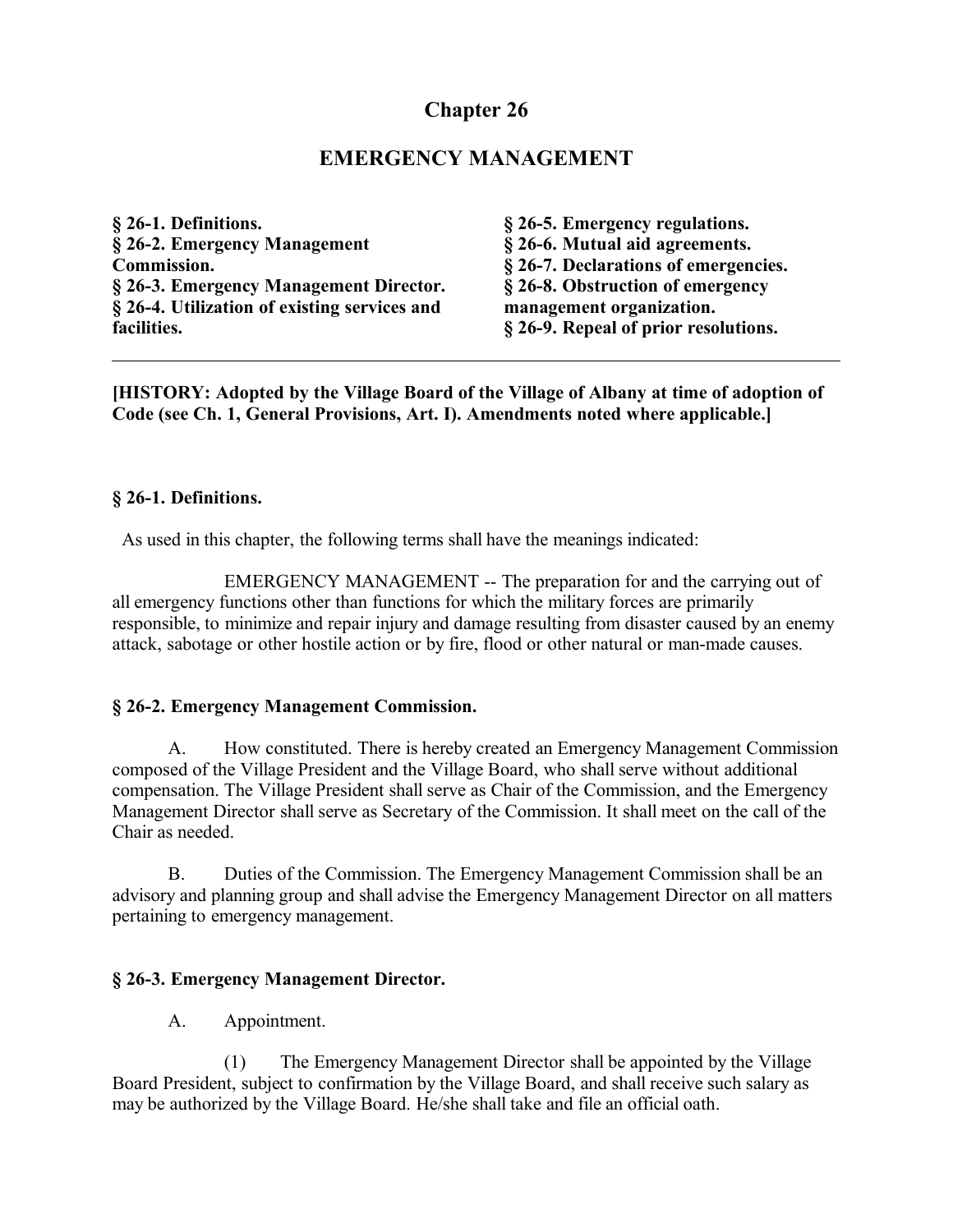(2) Deputy and assistant directors may be appointed by the Director subject to the approval of the Village Board as may be deemed necessary, and such appointees shall receive such compensation as may be determined by the Village Board.

B. Duties and authority of Director.

(1) The Director shall be the executive head of the emergency management organization and shall have direct responsibility for the organization and administration and operation of the organization, subject to the direction and control of the Village President and the Village Board. He/she shall coordinate all activities for emergency management within the village, maintain liaison and cooperate with emergency management agencies and organizations of other political subdivisions and of the state and federal government and have such additional authority, duties and responsibilities as are authorized by this chapter and may, from time to time, be required by the Village Board.

(2) The Director shall prepare a comprehensive general plan for the emergency management of the village and shall present such plan to the Village Board for its approval annually at the first Board meeting in May. When the Village Board has approved the plan by resolution, all municipal agencies and all emergency management forces of the village shall perform the duties and functions assigned by the plan as approved. The plan may be modified in like manner.

(3) Procedures. The Village of Albany Emergency Management Plan, and annexes as necessary, shall outline the procedures to be followed in the event of an emergency or disaster, including designation of an Emergency Operations Center and Emergency Succession to Office. Village department heads shall be made aware of procedures affecting their respective departments.

# **§ 26-4. Utilization of existing services and facilities.**

 In preparing and executing the Emergency Management Plan, the Director shall utilize the services, equipment, supplies and facilities of the existing departments and agencies of the village to the maximum extent practicable. When the Village Board has approved of the plan, it shall be the duty of all municipal agencies and departments of the village to perform the duties and functions assigned by the approved plan.

## **§ 26-5. Emergency regulations.**

 Whenever necessary to meet an emergency for which adequate regulations have been adopted by the Village Board, the Village President and, in his/her absence, the Director of Emergency Management may proclaim, promulgate and enforce orders, rules and regulations relating to the conduct of persons and the use of property which are necessary to protect the public peace, health and safety and preserve lives and property, and to ensure the cooperation in emergency management activities. Such proclamations shall be posted in three public places and may be rescinded by resolution of the Village Board.

## **§ 26-6. Mutual aid agreements.**